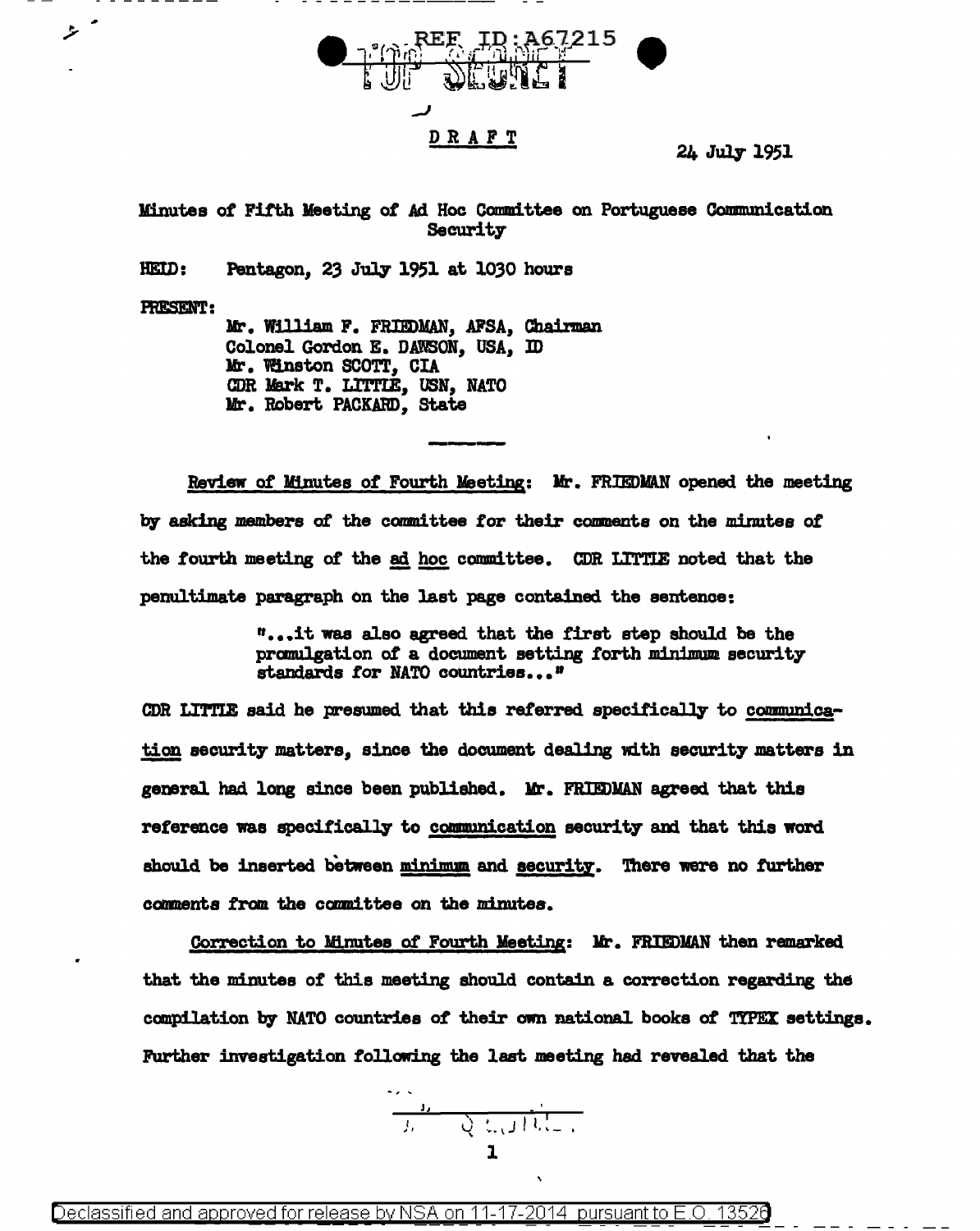Standing Group had approved the recommendation of the Communications-Electronics Coordinating Section (CECS) that Signatory Nations of the North Atlantic Treaty Organization should be permitted, in addition to constructing their own plugboard setting keys, to prepare National Books of Settings in order still further to preserve the discreet nature of the channels provided for National use. This approval had been transmitted to all member NATO nations on 25 April 1951 as SGM-616-51. Mr. FRIEDMAN also noted that SG 7/39, the report of CECS to the Standing Group had added that the U.K. had prepared a memorandum describing a secure method for compilation of simplex settings for TYPEX and that a copy of this memorandum would be made available to member Nations if desired. Mr. FRIEDMAN asked whether his impression that no member Nation had availed itself of this privilege was correct, and CDR LITTLE confirmed this impression. In reply to Mr. FRIEDMAN's query why this was so, CDR LITTLE stated that no reason their own National Settings. Col. DAWSON remarked that perhaps this matter should be followed up, and Mr. FRIEDMAN agreed that it might be made a part of a program to be elaborated step by step for the improvement of the communication security of member Nations. He suggested that the ad hoc committee consider this matter among the recommendations for remedial measures to be undertaken in the case of Portugal.

 $REF$  ID:  $A67215$ 

*<u>RTAR</u>* 

Program for improvement of Portuguese physical and personnel security: The subject of a program for the improvement of physical and personnel security was then introduced by the CHAIRMAN. Mr. SCOTT referred to the

 $\overline{c}$ 

 $\frac{\sum_{i=1}^{n} \sum_{j=1}^{n} \sum_{j=1}^{n} \sum_{j=1}^{n} \sum_{j=1}^{n} \sum_{j=1}^{n} \sum_{j=1}^{n} \sum_{j=1}^{n} \sum_{j=1}^{n} \sum_{j=1}^{n} \sum_{j=1}^{n} \sum_{j=1}^{n} \sum_{j=1}^{n} \sum_{j=1}^{n} \sum_{j=1}^{n} \sum_{j=1}^{n} \sum_{j=1}^{n} \sum_{j=1}^{n} \sum_{j=1}^{n} \sum_{j=1}^{n} \sum_{j=1}^{n} \sum_{j=1}^{$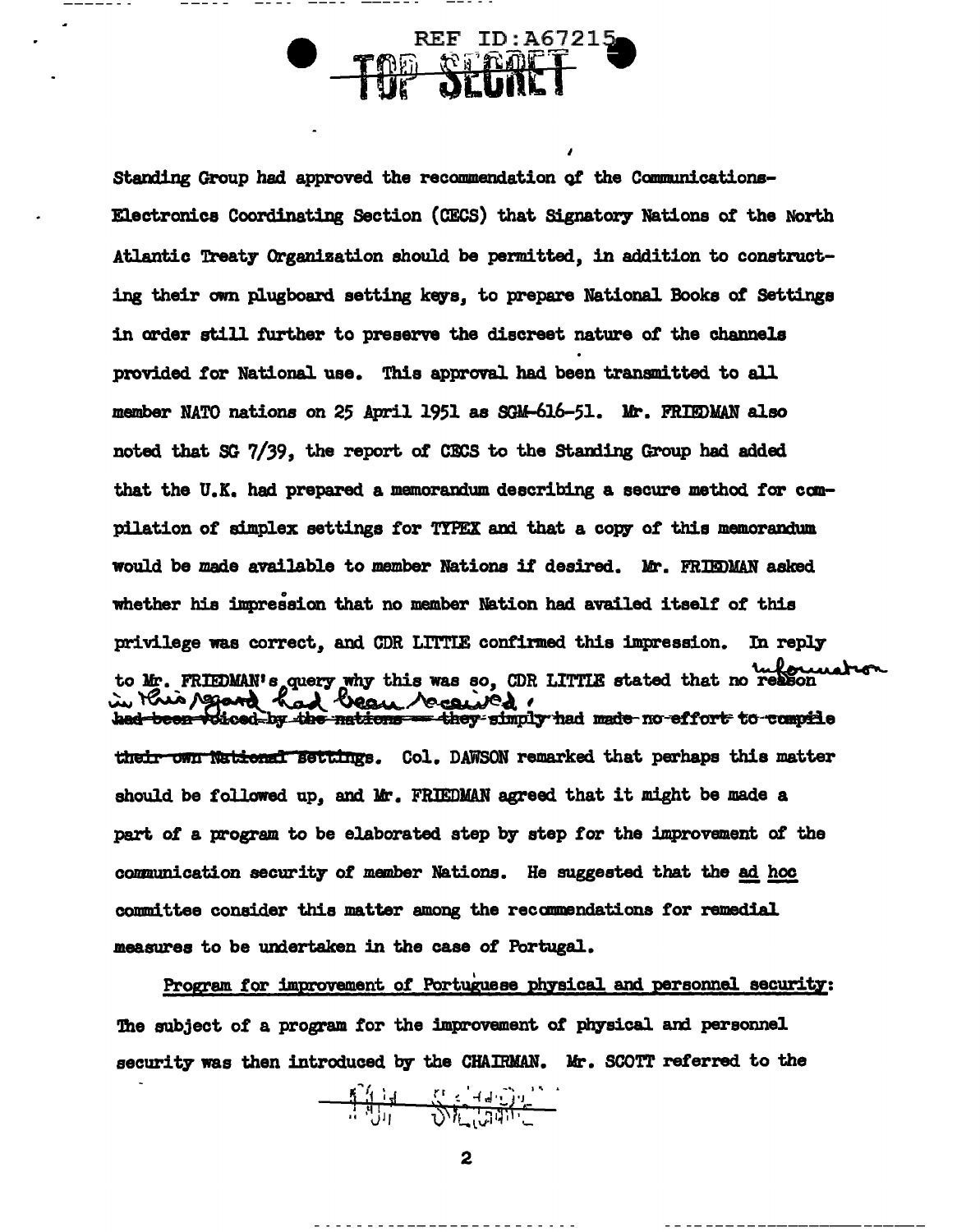CULL With AFSA, mentioned in the previous meeting, which had been sent to the Birector: APSA-by-CIA with regard to the request of the Portuguese International and State Security Police (PIDE) that it be allowed to send personnel to the United States for training in cryptographic security. He pointed out that this might be a stepping stone to further action at this time, although the request had been turned down by AFSA at the time of its proposal, approximately one year ago. In reply to Mr. FRIEDMAN's inquiry as to measures which might be taken to improve laxity in physical security.

.<br>OGA

confirmed. by CDR LlTTIE fran personal experience with the Portuguese. Mr. FRIEDMAN asked whether an approach should be made on a Tripartite Level. as was the method in regard to France. It was the general view of the committee that the Portuguese approach should be kept, it possible, on a bipartite level, excluding the British. CDR LITTLE reiterated the suggestion which he had made at the fourth meeting that an American team be sent to Portugal to take up matters of physical and personnel security, and Mr.

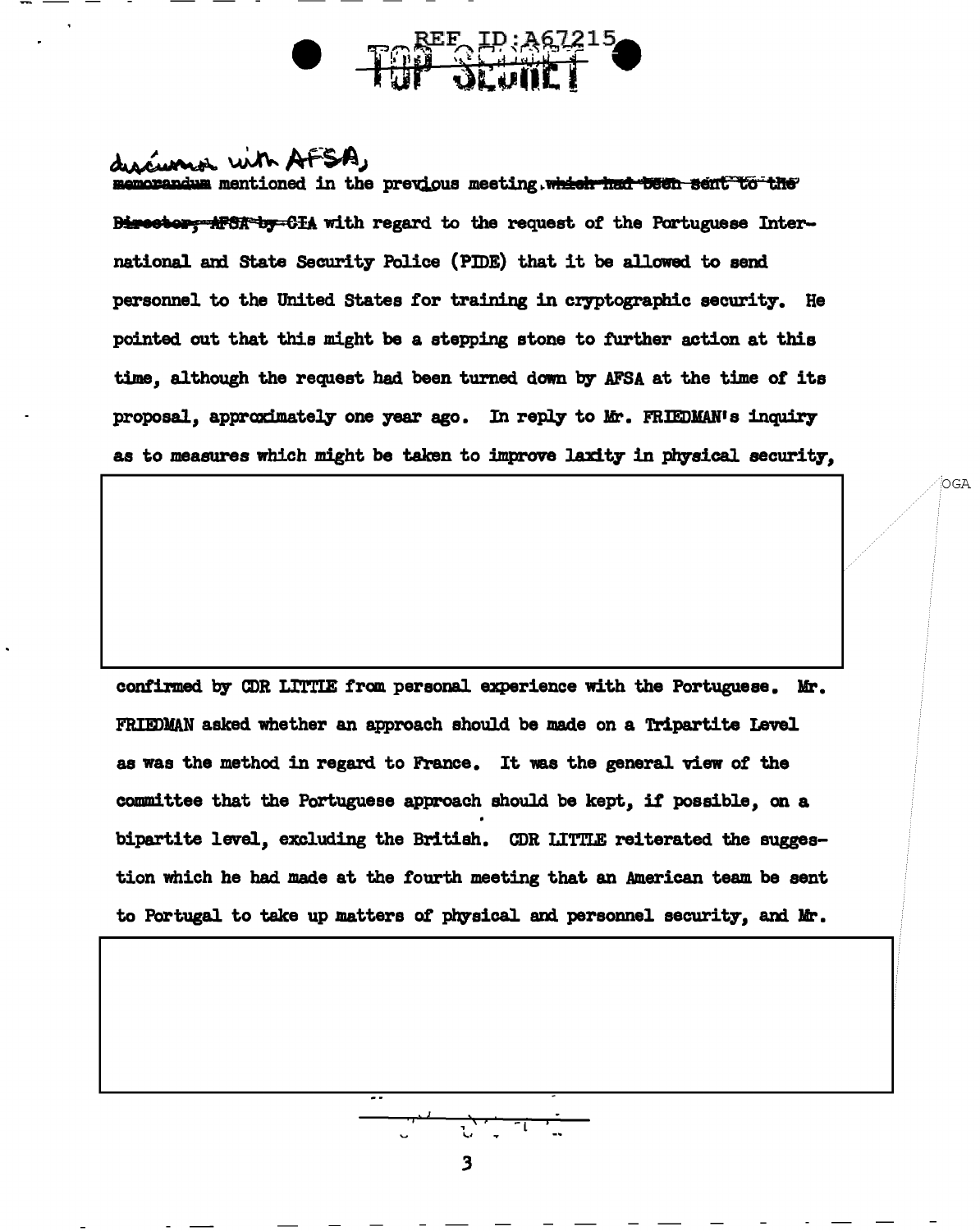Mr. FRIEDMAN stated

that he thought the British should be consulted in this matter, particularly since he felt that they would be happy not to have to undertake the expense of such a visit and would probably not insist upon participation on a working level. There followed a brief comparison of British and American standards of security, from which it was agreed that if possible an American four-man team consisting of representatives of the Department of Defense. CIA. State Department and the FBI should be sent to Portugal. Col. DAWSON believed that such a team could accomplish its task quickly and easily, since there was in the Portuguese situation nothing of the complexity encountered in the French, and since the Communist Party was illegal in Portugal. Mr. FRIEDMAN then proposed that the following recommendation be considered by the committee:

₠░<del>▝</del>₿⋦₳<u>₿</u>₩₩<br><del>₠</del>░▝₽₩₩₩

OGA

IT IS RECOMMENDED THAT AN APPROACH BE MADE TO THE PORTUGUESE ON PHYSICAL AND PERSONNEL SECURITY IN ESSENTIALLY THE SAME MANNER AS WAS MADE IN THE CASE OF THE FRENCH, WITH THE CONCURRENCE AND POSSIBIE PARTICIPATION OF THE BRITISH IF THEY INSIST. IT IS RECOMMENDED THAT A TEAM GO TO PORTUGAL OR THAT THE PORTUGUESE GOVERNMENT SEND A TEAM TO THE UNITED STATES AND THAT THIS TEAM, HAVING ACQUIRED A BACKGROUND IN SECURITY PROCEDURES, RETURN TO LISBON TO SET UP MINIMUM STANDARDS OF SECURITY, AS WAS DONE IN THE CASE OF FRANCE.

 $\frac{1}{\sqrt{2\pi}}\left(\frac{1}{\sqrt{2\pi}}\right)^{2}=\frac{1}{\sqrt{2\pi}}\left(\frac{1}{\sqrt{2\pi}}\right)^{2}=\frac{1}{\sqrt{2\pi}}\left(\frac{1}{\sqrt{2\pi}}\right)^{2}=\frac{1}{\sqrt{2\pi}}\left(\frac{1}{\sqrt{2\pi}}\right)^{2}=\frac{1}{\sqrt{2\pi}}\left(\frac{1}{\sqrt{2\pi}}\right)^{2}=\frac{1}{\sqrt{2\pi}}\left(\frac{1}{\sqrt{2\pi}}\right)^{2}=\frac{1}{\sqrt{2\pi}}\left(\frac{1}{\sqrt{2\pi}}\right$ 

4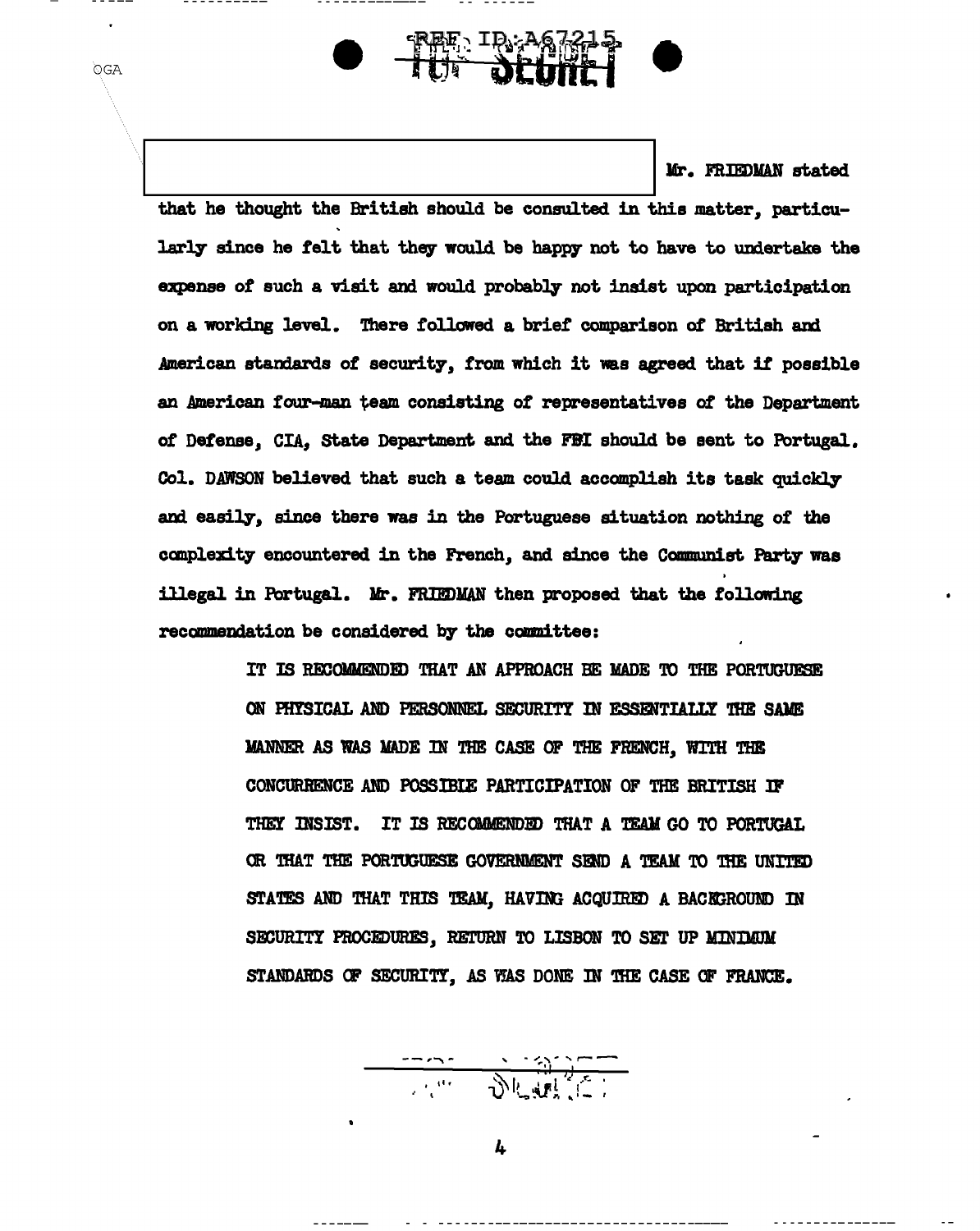## REF ID: A67215 *<b>READER*

Question tran. state Department representative: Mr. PACKARD posed

three questions with regard to the proposed approach:

(1) Whether it should be regarded as an indirect approach toward, and (1) Whether it should be regarded as an indirect approach toward, and<br>
eventual dureable phorts to unprove.<br>
laying a background for, the improvement of the communication security of

Portugal;<br>(2) Why Portugal had been selected from among the various nations for

this improvement; and  $(3)$  Was Portugal thought to be receptive to the improvement of its security?

In reply to the first question, Col. DAWSON pointed out that this approach was a supplement to a general approach being made by NATO to improve the over-all security of the member Nations; in reply to the second question, Mr. FRIEDMAN stated that Portugal had been selected upon the insistence of the military members ot USCIB who felt that much military information regarding NATO matters was leaking from Portuguese comments on NATO meetings and on military information made available to

NATO.

OGA

With regard to the third question, CDR LITTLE pointed out that it was believed. that Portuguese insecurity rested more upon ineptness and ignorance than upon indifference. He added that Portugal was believed to have made good progress in security after proper procedures had been pointed out, and particularly in regard to COSMIC matters there was good reason for believing that the Portuguese were eager to comply with Western demands with regard to security. .  $\frac{1}{2}$ 

*r* ' .I 1 I '\ ~ ,.\_ ~:-'" <sup>~</sup>? I ll •~Pi "

 $\overline{\mathsf{c}}$  '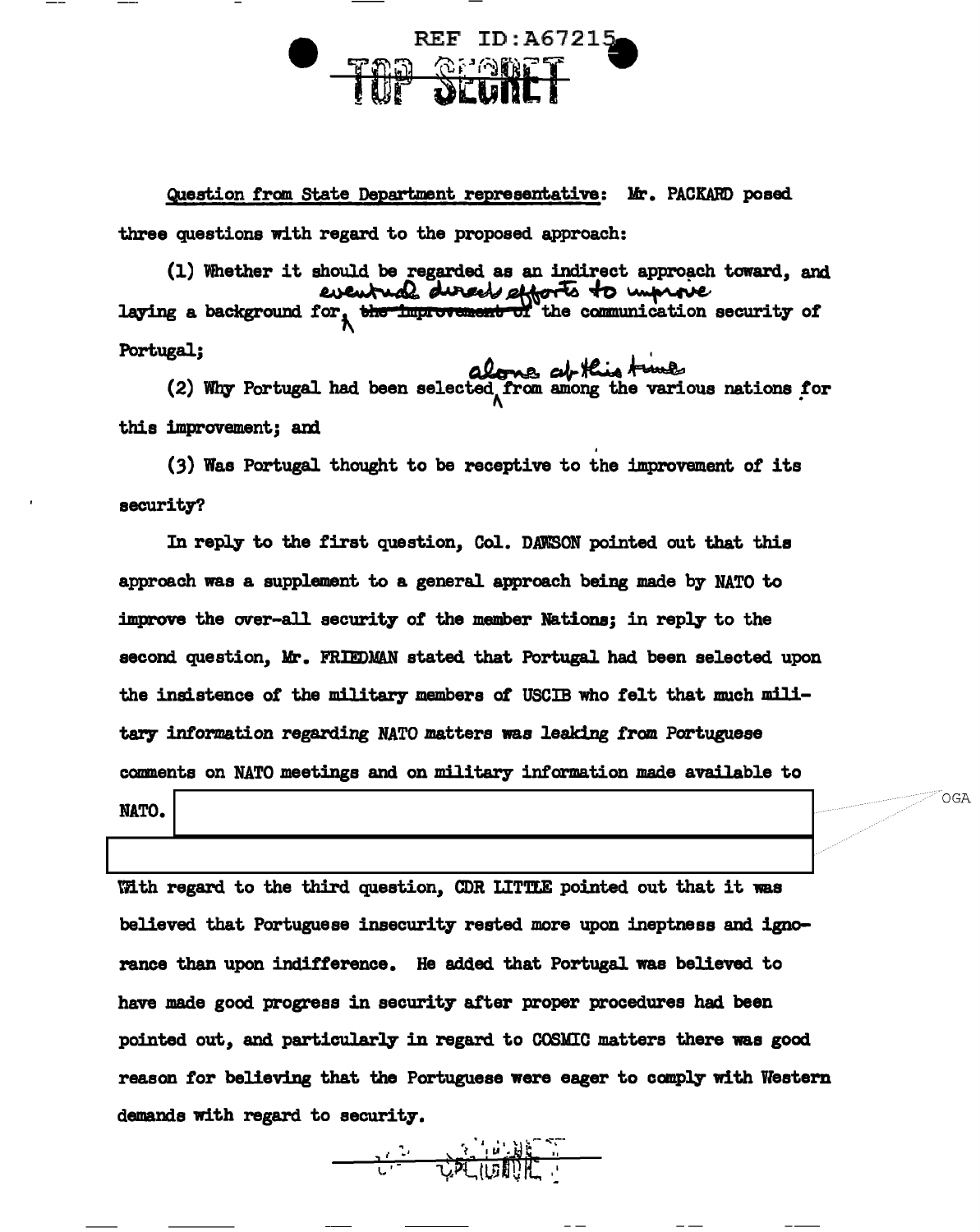## TREF TO THE

Possibility of establishing a training school for security under SHAPE: The possibility of establishing under SHAPE a school or training section for security was then raised by Mr. FRIEDMAN. Col. DAWSON was of the opinion that the scope of the training should be broader, encompassing security methods and procedures in general. CDR LITTLE said he was not sure what the curriculum of the military college to be set up under SHAPE was to be, but that it was possible that a course in security procedures might be included. Col. DAWSON said that in his opinion a course in security procedures should be larger than that contemplated by the college, should include civilians, and should be a short course of perhaps three weeks. Mr. FRIEDMAN suggested that recommendations for a personnel and physical security NATO training course might be undertaken when the document outlining physical, personnel, and industrial security which had been prepared by the Tripartite Group had been accepted by the three Governments concerned. This document could then be distributed NATO-wise a suggestion with which the Committee concurred. Col. DAWSON remarked that the standardization being carried out in other NATO matters could be extended to security methods and practices. CDR LITTLE reminded the Committee that the responsibility of the Standing Group did not extend to national systems but only to NATO matters within the various NATO countries. Mr. FRIEDMAN then suggested that the Committee consider the following recommendation:

> THAT PHYSICAL, PERSONNEL AND INDUSTRIAL STANDARDS OF SECURITY ELABORATED BY THE TRIPARTITE GROUP BE COMMUNICATED TO THE STANDING GROUP WITH THE RECOMMENDATION THAT THESE

 $\frac{1}{\sqrt{1-\frac{1}{2}}}\left[\frac{1}{\sqrt{1-\frac{1}{2}}}\frac{1}{\sqrt{1-\frac{1}{2}}}\frac{1}{\sqrt{1-\frac{1}{2}}}\frac{1}{\sqrt{1-\frac{1}{2}}}\frac{1}{\sqrt{1-\frac{1}{2}}}\frac{1}{\sqrt{1-\frac{1}{2}}}\frac{1}{\sqrt{1-\frac{1}{2}}}\frac{1}{\sqrt{1-\frac{1}{2}}}\frac{1}{\sqrt{1-\frac{1}{2}}}\frac{1}{\sqrt{1-\frac{1}{2}}}\frac{1}{\sqrt{1-\frac{1}{2}}}\frac{1}{\sqrt{1-\frac{1}{2}}}\frac{1}{\sqrt{1-\$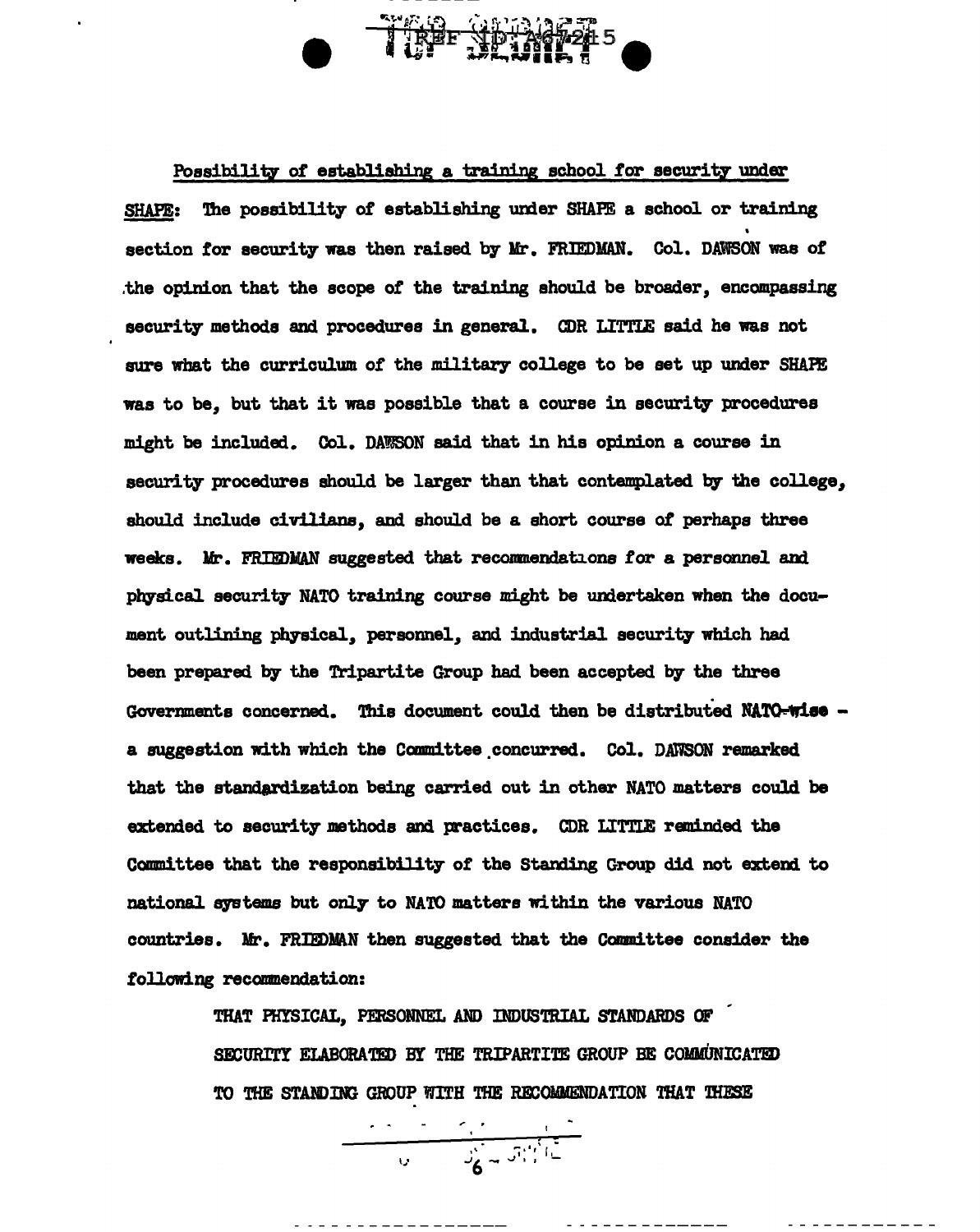REF ID:A67215

STANDARDS BE ADOPTED FOR ALL NATO COUNTRIES, AND THAT IN ORDER TO AFFORD INSTRUCTION IN THE APPLICATION OF THOSE STANDARDS THERE BE SET UP UNDER SHAPE A TRAINING COURSE OF APPROXIMATELY THREE VEEKS FOR INDIVIDUALS TO BE SELECTED BY THE DIFFERENT NATO COUNRIES; SUCH A COURSE TO INCLUDE NOT ONLY THOSE THREE ELEMENTS OF SECURITY BUT ALSO THE BASIC ELEMENTS OF COMMUNICATION SECURITY AND CRYPTOGRAPHY, PARTICULARLY IN REGARD TO THE APPLICATION AND USAGE OF THE AUTHORIZED NATO CRYPTOGRAPHIC SYSTEMS.

Mr. PACKARD recommended that the recommendation be amended by prefixing "FOLLOWING APPROVAL OF THE COUNCIL OF DEPUTIES" inasmuch as SHAPE would be used by the Council of Deputies as an executive agent for providing location, facilities, and faculty. He also pointed out that this phase would follow the approval of Tripartite Standards. Col. DAWSON remarked that since prompt action in regard to Portuguese insecurity was desirable, it was advisable to proceed bilaterally with the Portuguese first. In the first place the tripartite standards in regard to France had taken a long time to evolve, and in addition the recommendations were largely the result of situations peculiar to France. Each country provided its own peculiar problems and should be treated individually. He thought that in the long-range plan for the improvement of security a school should be considered, but that meanwhile a direct approach to Portugal on a bipartite basis was indicated. Mr. SCOTT agreed with this point of view. Mr. PACKARD said that he believed the gamut of COSMIC was

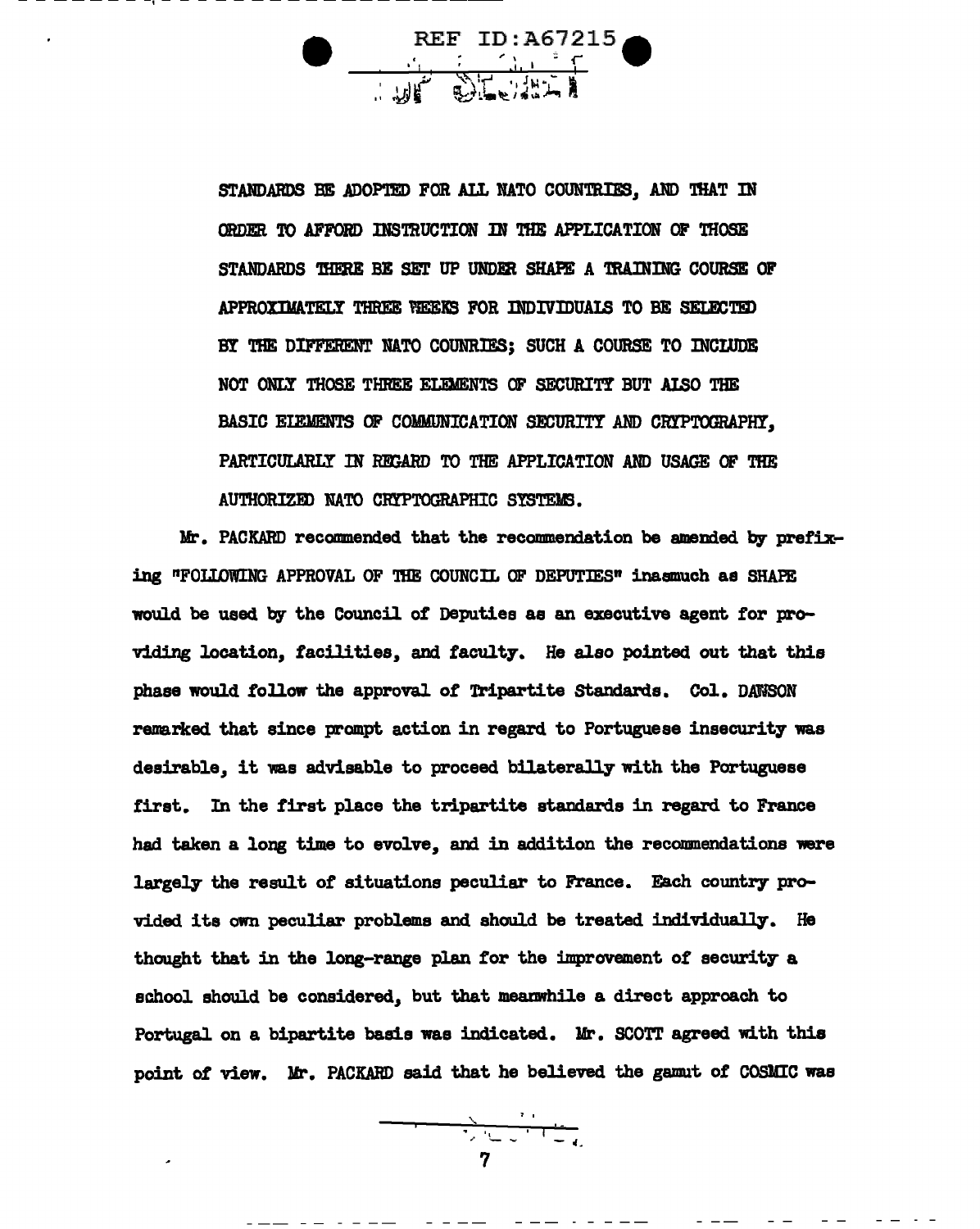

broad enough to include representatives from all levels of government in physical, personnel, and industrial security which found their way into COSMIC channels; OOSMIC therefore gave the basis *tor* education in security. Col. DAWSON replied that COSMIC procedures were broader; the present issue was whether the physical and personnel security was adequate.

Possibility of establishing a training school for security under U.S. auspices: Mr. FRIEDMAN raised the question whether the United States might not set up a school prior to that set up by SHAPE, and if so, under what auspices. Mr. PACKARD was of the opinion that it might not be advisable to start such a course until NATO had adopted the Tripartite Standards of Security. Mr. FRIEDMAN then returned to the original proposition whether it was advisable to reconsider the request *ot* the Portuguese to send personnel to the United States to study security methods. Mr. PACKARD replied that he thought SHAPE was a good place to start a school for training in security methods *it* it was not limited to military personnel. CDR LITTIE indicated, however, that SHAPE is almost entirely military, the only civilian representative being the Political Advisor of the state Department. Mr. FRIEDMAN then broached the question whether the United States should set up an interim school to which NATO authorities could send representatives, either military or civilian. Col. DAWSON remarked that under the JDAP program it was possible to send foreign - military men to U.S. service schools and that this was frequently done. He questioned., hawever, whether a similar procedure could be used in regard to civilians.

8

. <u>' الكوني الي ال</u>ي المعاشرة التي تعاشر المعاشرة التي تعاشر المعاشرة التي تعاشر المعاشرة التي تعاشر المعاشرة<br>المعاشرة التي تعاشر المعاشرة التي تعاشر المعاشرة التي تعاشر المعاشرة التي تعاشر المعاشرة التي تعاشر المعاشرة ا<br>

OGA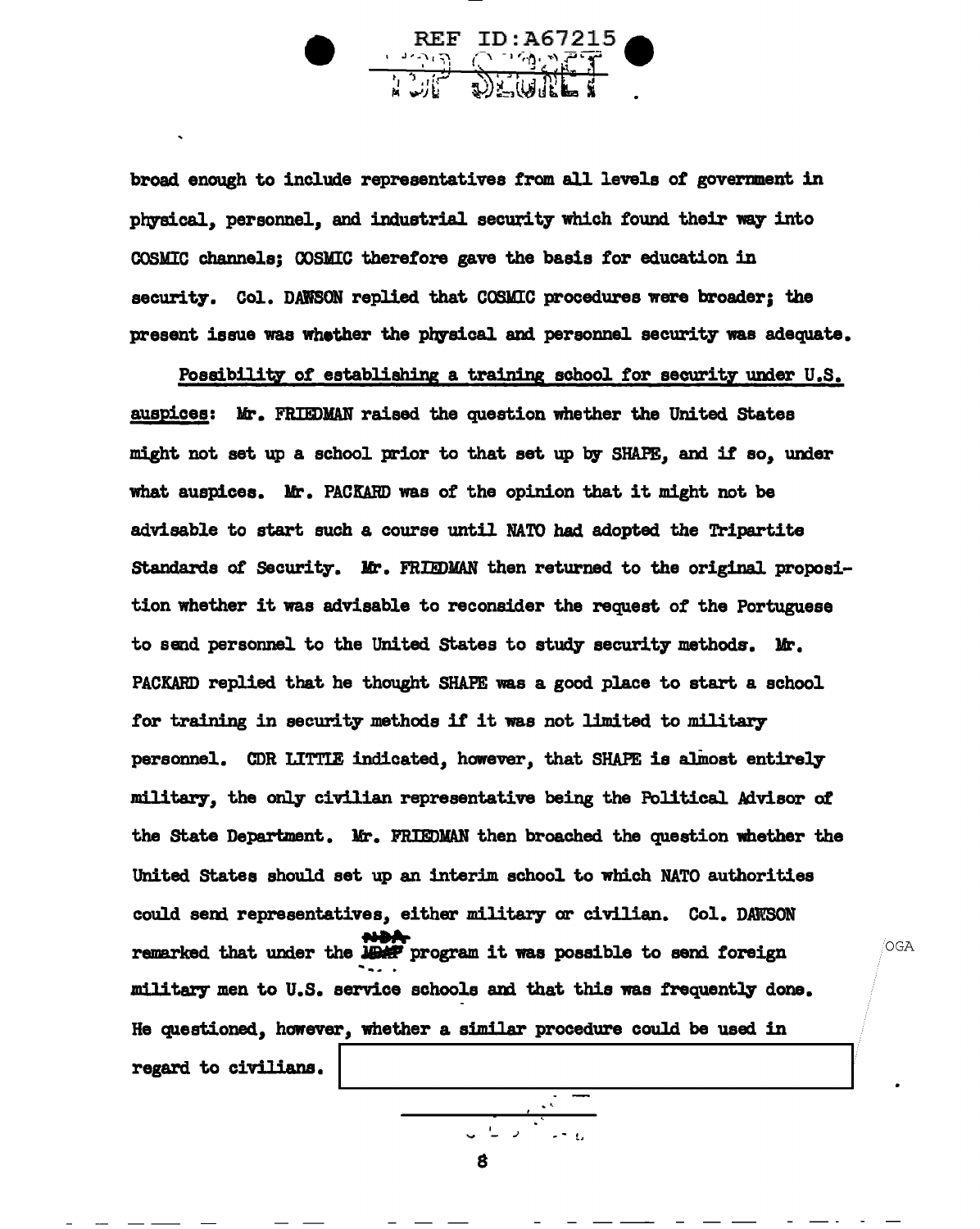## **REF ID:A67215**

OGA

CDR LITTLE added that the United States would have to defray the expenses of those trained.

In reply to Mr. PACKARD's query how long it would take to put through the Tripartite Standards of Security, Col. DAWSON estimated one year ani said that the standards finally evolved were likely to be much modified. Mr. PACKARD said he believed that the security people must be dealt with directly; CDR LITTLE agreed and added that the fact that security personnel and the political personnel in the various countries were often the same made it advisable to treat directly with them. Some discussion followed concerning the security practices and procedures *ot* the various Western nations; Norway was pointed out as a country in which security was directly under Defense. There was, however, much diversity in this regard among the various nations. Mr. FRHEDMAN-s-queetion-whether the scheel might be placed under the State Bepartment met with mugatime response from Mr. PACARIU, <del>TOP : 442000 ... ..</del>. .. .. 114 214 pe diti

Recommendation for approach to Portugal: Col. DAWSON suggested that specifically in regard to Portugal. the bilateral approach should be pursued., and that at the same time the Security Coordinating Conmittee of the Standing Group explore the possibilities and methods for the extension of the Tripartite security standards of all NATO countries, up to the Council *ot* Deputies level. Mi-. PACKAHD suggested that the school might be

- 大学 国家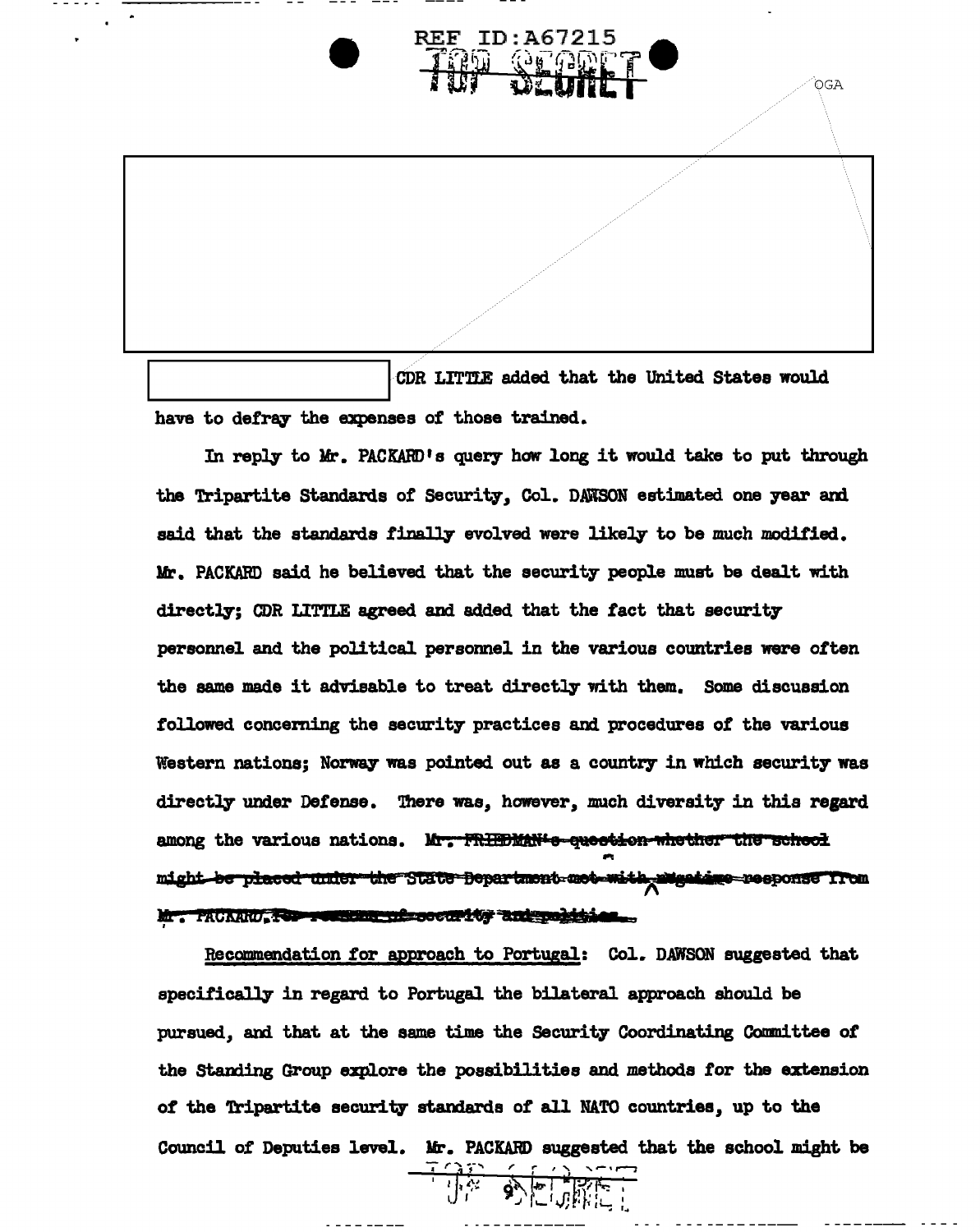

placed under the authority or the NATO Council or Deputies; Col. DAWSON added that this body could then designate SHAPE as the administrator. This was the long-range solution to the problem; meanwhile a recommendation could be made that the Security Gaunities Coordinating Committee. with a technical assistant, go to Lisbon and give practical instruction with regard to proper use and security of **TIPEX**. Such an approach could include general instruction on the method of compiling plug settings am national books or settings *tor* TIPEX.

Discussion *ot* use *ot* 'l'IPEX: Mr. SCOTT raised the question whether this solved the real problem of security, inasmuch as the use of TYPEX was presently confined almost entirely to the various Departments of Defense. It was his opinion that more TYPEX machines should be distributed on a diplomatic level so that more use could be made of this method of handling NATO information. ODR LITTLE pointed out that it had been the policy to try to keep the distribution of TYPEX to a minimum, largely because *ot* the inadequate rmmber of machines available. He indicated that in his opinion it was not so much the cryptographic clerks who should be educated as the Ministers who ordered the use of national systems for matters for which they thought TYPEX should not be used because the British might read the traffic. Mr. FRIEDMAN asked that the minutes show that the committee was in favor of giving a sufficient number of machines to NATO nations and particularly to the various Foreign Offices so that this means of encipherment might be used on a broader basis. CDR LITTLE interposed that he thought this might be extending the problem; Mr. FRIEDMAN replied that the distribution of more TYPEX machines should be

 $\frac{1}{\sqrt{1+\frac{1}{2}}}\frac{1}{\sqrt{1+\frac{1}{2}}}\frac{1}{\sqrt{1+\frac{1}{2}}}\frac{1}{\sqrt{1+\frac{1}{2}}}\frac{1}{\sqrt{1+\frac{1}{2}}}\frac{1}{\sqrt{1+\frac{1}{2}}}\frac{1}{\sqrt{1+\frac{1}{2}}}\frac{1}{\sqrt{1+\frac{1}{2}}}\frac{1}{\sqrt{1+\frac{1}{2}}}\frac{1}{\sqrt{1+\frac{1}{2}}}\frac{1}{\sqrt{1+\frac{1}{2}}}\frac{1}{\sqrt{1+\frac{1}{2}}}\frac{1}{\sqrt{1+\frac{1}{2}}}\frac{1}{\sqrt{1+\frac{$ 10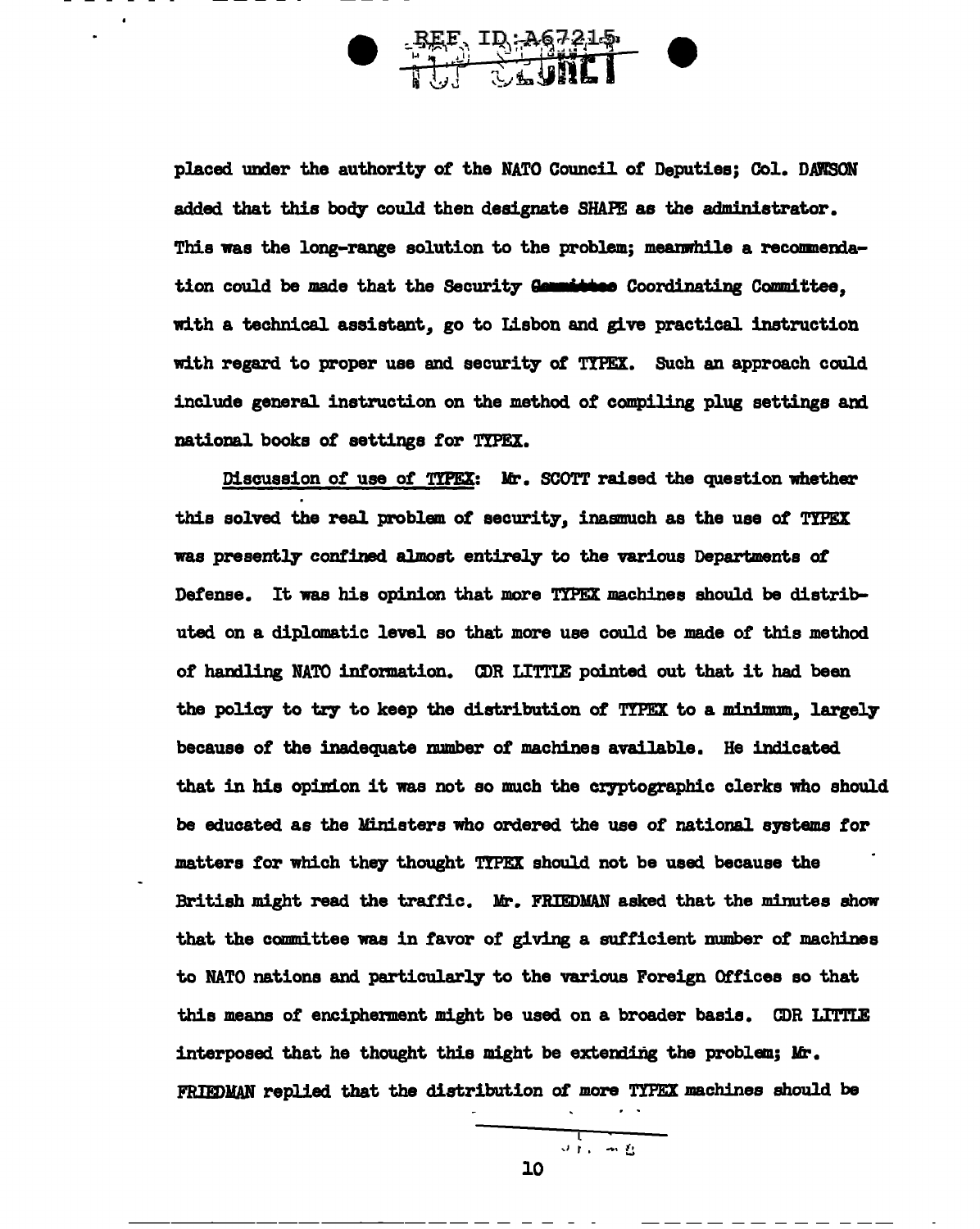

coupled with proper indoctrination of their use in connection with nation ally-prepared settings. Mr. PACKARD pointed out that the approach must be made through the National Security Authority in each country, who would in turn instruct its Ministers.

Definition of COSMIC material: Mr. PACKARD raised the problem whether what constitutes COSMIC information had been clearly enough stipulated, that is, whether the regulations clearly defined COSMIC, NATO, and purely national information. As an example, he cited the transmission, by . national systems, of messages which referred to COSMIC papers by number but which did not themselves contain COSMIC intormation; he raised the question whether this was a breach of security. CDR LITTLE read from D.C.  $2/7$  the definitions of "COSMIC" and "NATO":

. '

n4. Definitions

a. "COSMIC". The word COSMIC has been designed as a security warning only. This designation shall, in addition to the appropriate security classitication, be placed on all joint and national papers tabled at meetings of any body or committee set up under the North Atlantic Treaty Organization which contain and reveal:

 $(1)$  Strategic or operational military appreciations, plans or decisions.

(2) Political-military appreciations, plans or decisions.

(3) Econanic planning based on strategic military plans and decisions which could lead to disclosure *ot* such plans and decisions.

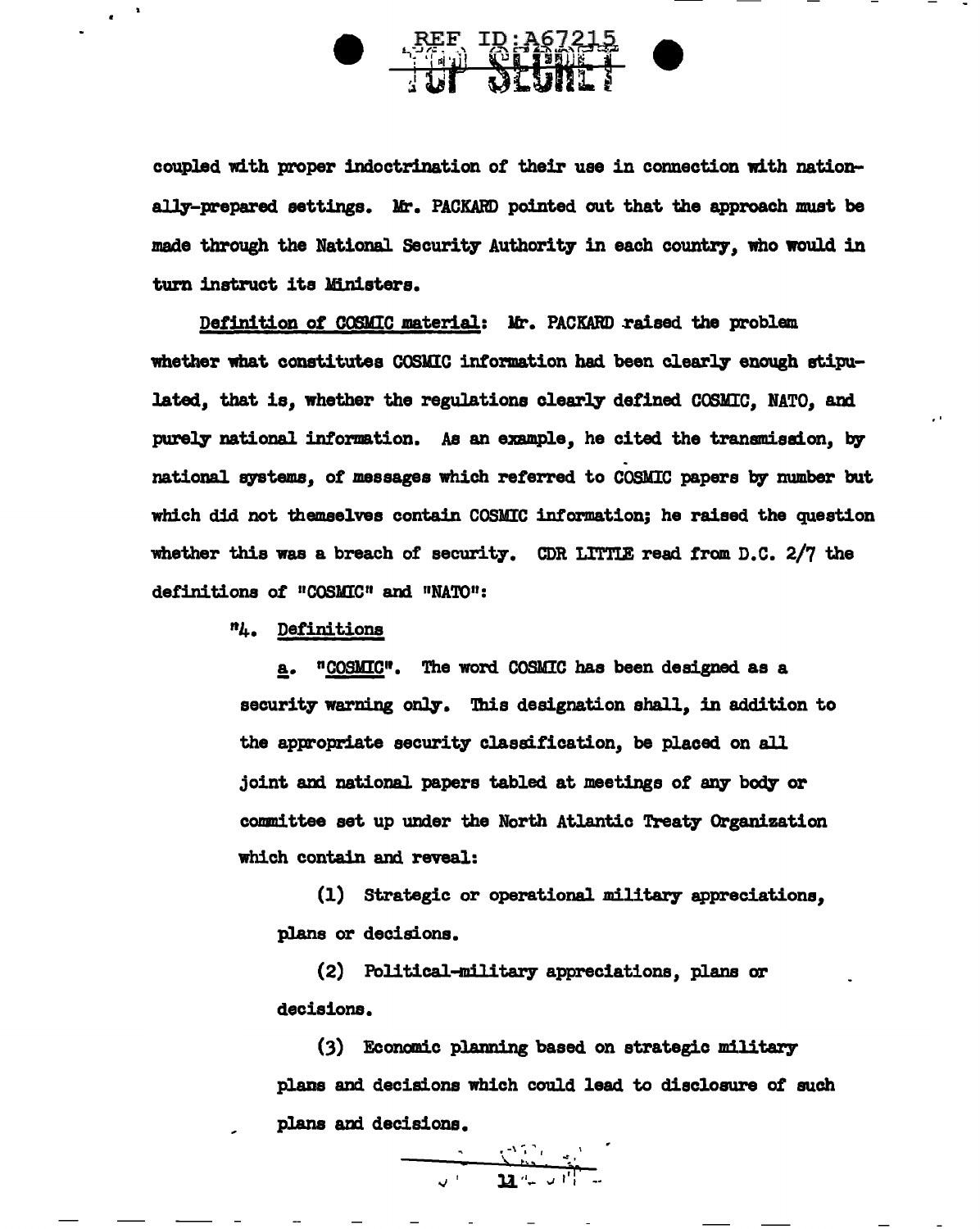$\frac{1}{4}$ 

(4) Classified information of one country tabled or circulated by another country, unless the "owner" country agrees otherwise.

b. "NATO". On all other joint or national documents<br>tabled or circulated within the North Atlantic Treaty Organization the word "NATO" shall appear, together with the appropriate security classification. This "NATO" marking, however, does not require the special handling or accounting provided for "COSMIC" documents, other than as warranted by the security classification, and no special screening (as required for "COSMIC" personnel) is necessary for access to NATO documents."

Mr. PACKARD still questioned the clarity of the definition in relation to what may be termed "COSMIC fringe traffic", and asked whether it was made clear at NATO meetings exactly what material was COSMIC. Be thought that much of the confusion of classification might arise from a lack of clear definition. Mr. FRIEDMAN agreed that it might be wise to look into the definitions and rules regarding COSMIC fringe traffic. Co1. DAWSON pointed out that national comment on COSMIC documents had been specifically excluded fran the definition of COSMIC at the request of the State Department, which did not wish its own representatives hampered in regard to this matter, and at the same time did not wish to "cheat" by having its diplomatic representatives use U.S. systems contrary to agreement, for national comment on NATO matters. Mr. FRIEDMAN pointed out that if members had . ... . • !1

 $\sum_{i=1}^N \gamma_{i+1}^2 \gamma_{i+1}^2 \gamma_{i+1}^2$ 

 $\overline{\text{u}}$